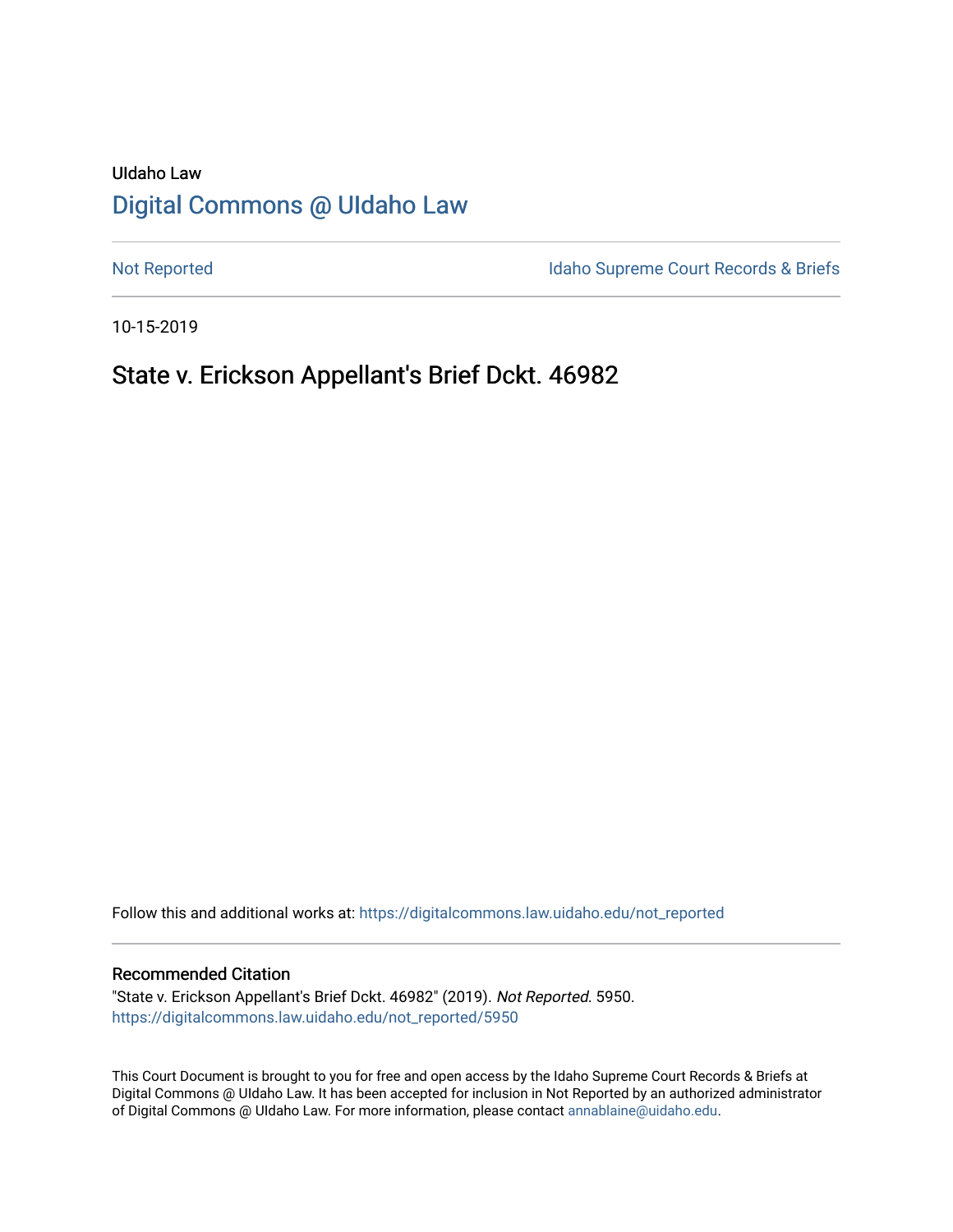Electronically Filed 10/15/2019 3:23 PM Idaho Supreme Court Karel Lehrman, Clerk of the Court By: Brad Thies, Deputy Clerk

ERIC D. FREDERICKSEN State Appellate Public Defender I.S.B. #6555

KIMBERLY A. COSTER Deputy State Appellate Public Defender I.S.B. #4115 322 E. Front Street, Suite 570 Boise, Idaho 83702 Phone: (208) 334-2712 Fax: (208) 334-2985 E-mail: documents@sapd.state.id. us

## IN THE SUPREME COURT OF THE STATE OF IDAHO

| STATE OF IDAHO,         |  |
|-------------------------|--|
| Plaintiff-Respondent,   |  |
| V.                      |  |
| DAVID CLAYTON ERICKSON, |  |
| Defendant-Appellant.    |  |

NO. 46982-2019 ADA COUNTY NO. CR0l-18-15329 APPELLANT'S BRIEF

## STATEMENT OF THE CASE

 $\lambda$ 

#### Nature of the Case

David Clayton Erickson appeals from the judgment of conviction sentencing him to prison for an aggregate term of ten years, with three fixed, for two counts of battery on an officer and one count of resisting arrest. He argues that the district court abused its discretion by imposing an excessive sentence and by relinquishing jurisdiction.

## Statement of the Facts and Course of Proceedings

Mr. Erickson had been staying with a friend as a guest at the Trailwinds apartments, in Garden City. (PSI, p.227.) On the evening of March 29, 2018, a resident confronted him about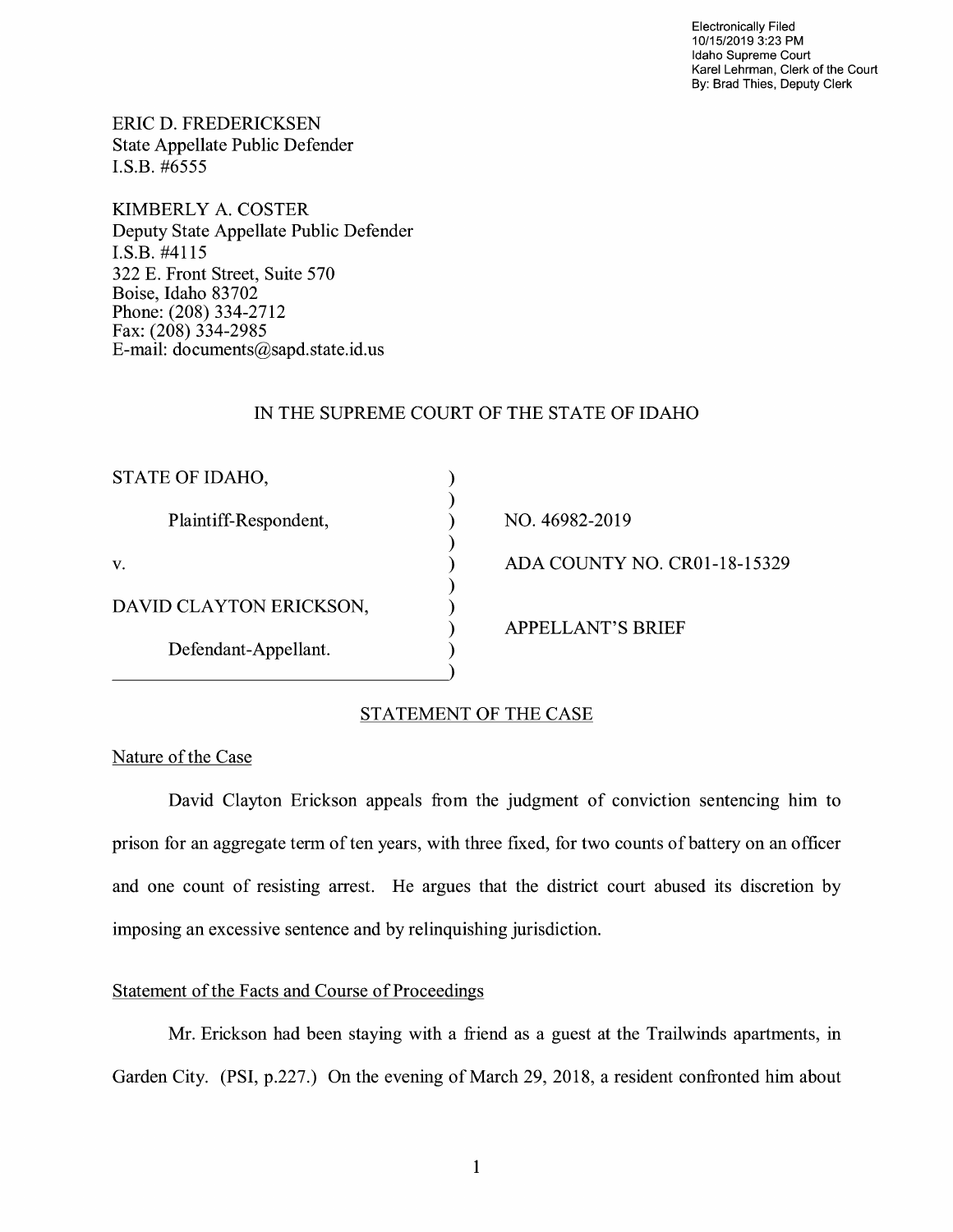why he was there and a loud argument ensued; the apartment manager came out of her office and told Mr. Erickson to leave and called the police. (PSI, pp.226-27, 318-330.) Upset, Mr. Erickson gathered his belongings and left. (PSI, p.226.) When the police arrived at the apartment complex, the manager reported Mr. Erickson had been screaming and threatening her and other residents and she wanted him trespassed from the property. (PSI, p.226.) The officers located Mr. Erickson on the Greenbelt and questioned him about the incident; Mr. Erickson denied making any threats. (PSI, p.226.) Mr. Erickson appeared to be drunk and the officers observed a pocketknife protruding from his front pocket. (PSI, p.226.) They asked Mr. Erickson for his identification and to leave his knife in his pocket; at the same time, they also told him not to put his hands in his pockets. (PSI, p.226.) Mr. Erickson retrieved his wallet for the officers but put his hands again in his pockets. (PSI, p.226.) When they saw him put his hands in his pockets, the officers forcibly tried to detain him. (PSI, p.227.) Mr. Erickson resisted; he struck and grabbed the officers, and the officers decided to take him to the ground. (PSI, p.227.) The officers deployed their Tasers and used hand-strikes against Mr. Erickson and eventually subdued him. (PSI, pp.226-27.) In their attempt to subdue Mr. Erickson, both officers sustained injuries requiring medical attention and treatment.<sup>1</sup> (PSI, p.227.)

The State charged Mr. Erickson with two felony counts of battery on an officer and also charged him with two misdemeanors: resisting arrest and trespass. (R., pp.9, 19.) Pursuant to a plea agreement, Mr. Erickson pled guilty to the two battery counts and to resisting arrest. (R., pp.9, 19.) In exchange, the State dismissed the trespass charge and recommended an aggregate sentence of ten years, with two years fixed.  $(R., p.45; 7/19/19 \text{ Tr.}, p.19 - p.6, L.3.)$ 

 $1$  One of the officers underwent two knee surgeries, and Mr. Erickson agreed to a restitution order in an amount in excess of ninety thousand dollars. (R., pp.72, 73.)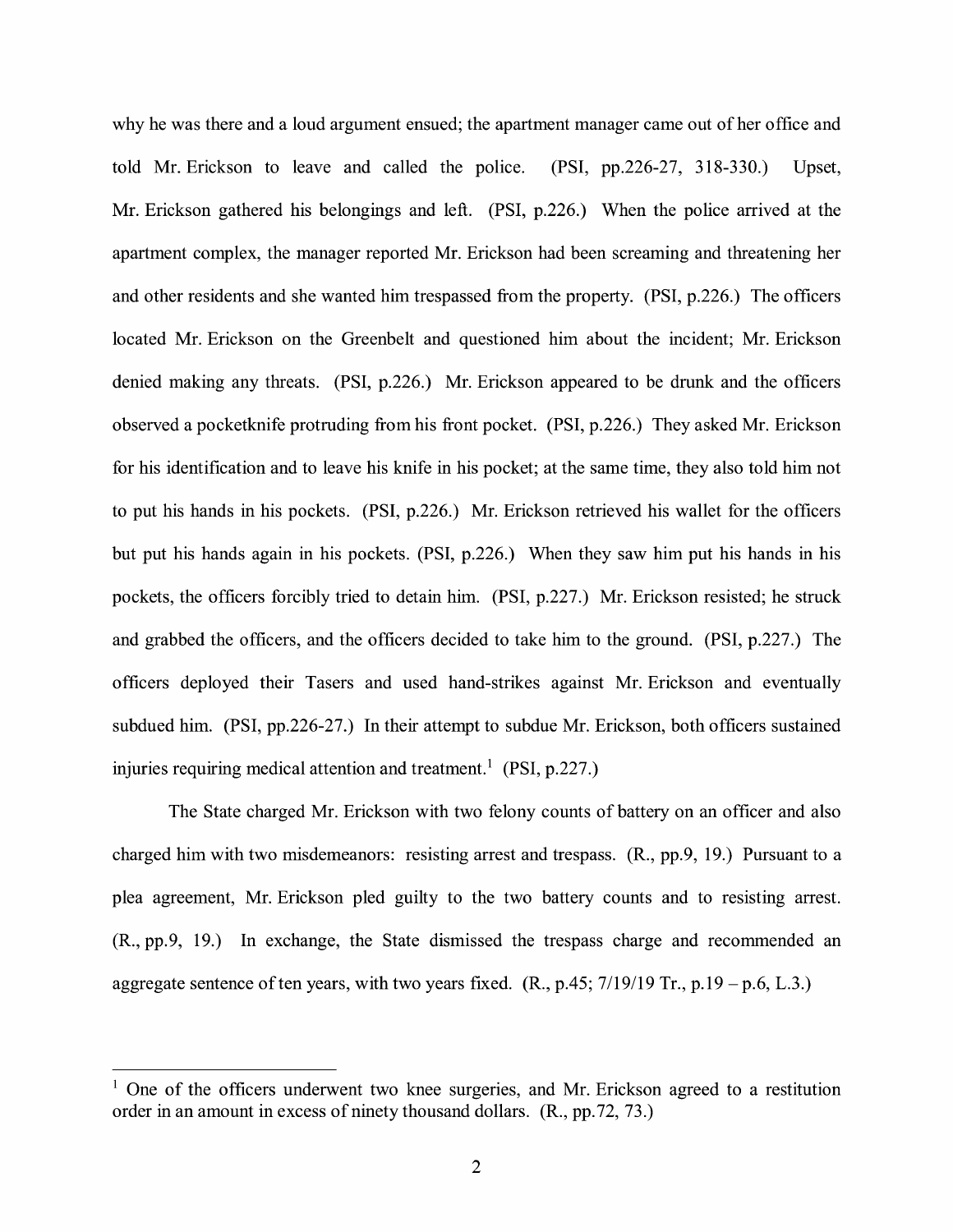At sentencing, Mr. Erickson asked the district court for concurrent sentences of five years, with two years fixed. (9/13/18 Tr., p.35, Ls.12-25.) He did not request probation at that time but instead asked for programming and a chance on a rider. (9/13/18 Tr., p.35, Ls.12-25.) The district court sentenced Mr. Erickson an aggregate term<sup>2</sup> of ten years, with three fixed, and retained jurisdiction. (9/13/18 Tr., p.40, L.23 -p.42, L.13; R., pp.61-65.)

Mr. Erickson arrived at the Department of Correction's CAPP rider facility. (PSI, p.340.) However, he did not complete the rider program because Mr. Erickson had difficulty adjusting to CAAP environment and its much-younger inmates. (PSI, p.341.) Although he was doing well in the classes he had begun, he was removed from the program after receiving his second DOR, which was for fighting with another inmate (the first one was for trying to start a fight). (PSI, p.341.) The Department transferred Mr. Erickson to the Idaho State Correctional Institution (ISCI) and, citing safety concerns, recommended that the district court relinquish jurisdiction. (PSI, p.342; (3/14/19 Tr., p.55, Ls.7-17.)

At the rider review hearing, Mr. Erickson explained the hostilities he experienced at the CAAP facility and asked the district court to allow him to complete a rider at ISCI, where he believed he would be more successful.  $(3/14/19 \text{ Tr.}, p.54, L.11 - p.55, L.17)$  He also pointed out that, although he had spent five weeks at CAAP, he had barely started his anger management program, having had only two classes before his expulsion.  $(3/14/19 \text{ Tr}$ , p.55, L.23 – p.56, L.5; PSI, p.341.) Adopting the Department's recommendation, the district court relinquished jurisdiction over Mr. Erickson and ordered that he serve his sentence as originally imposed.

 $2$  The sentence is comprised of the following: five years, with three years fixed, on the first battery count; a consecutive indeterminate term of five years, with zero fixed, on the second batter count; and 169 days' time served on the misdemeanor resisting count. (9/13/18 Tr., p.42, Ls.5-13.)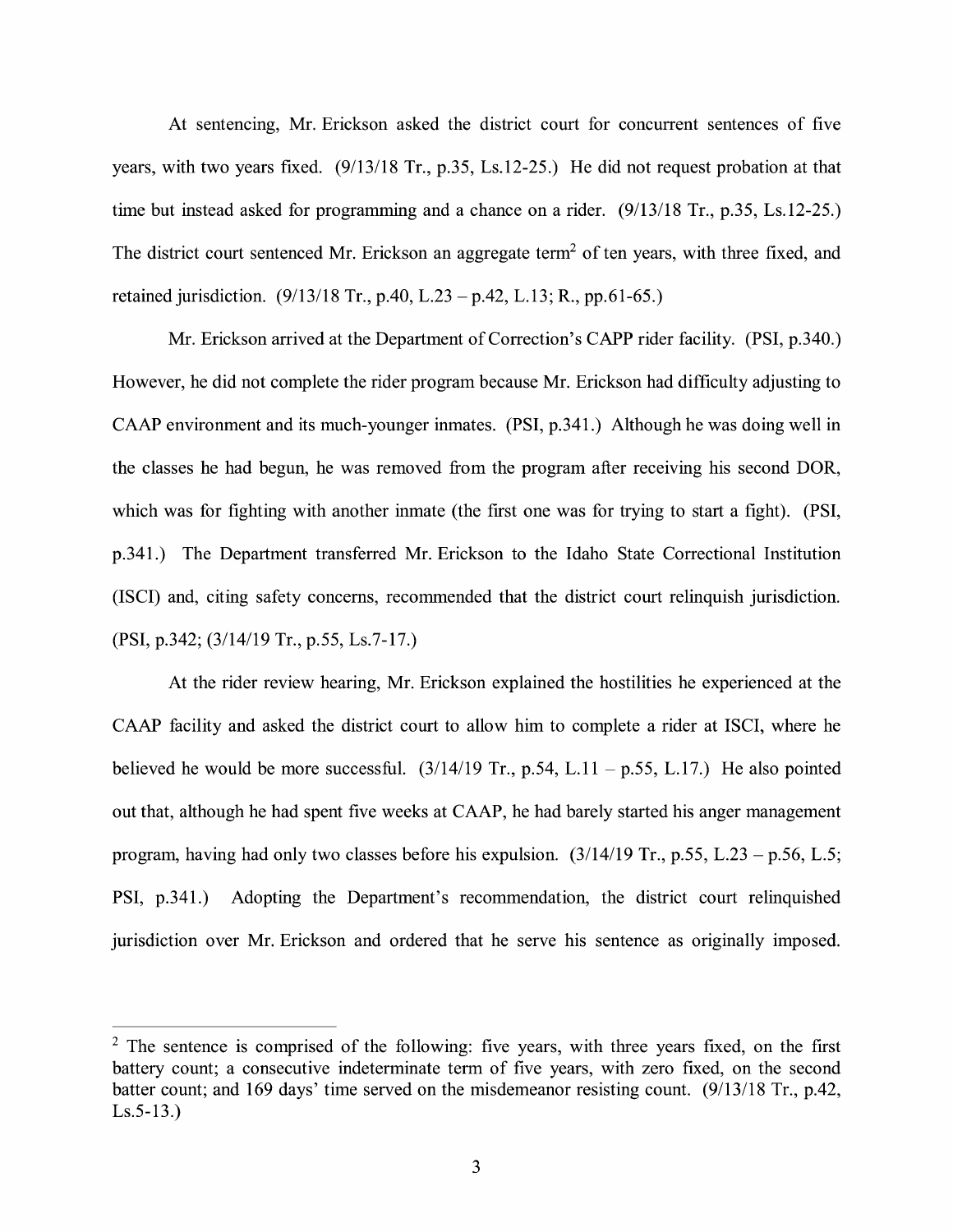(3/14/19 Tr., p.57, Ls.217-25.) The district court additionally ruled, *sua sponte,* that "I won't consider any Rule 35 or other changes." (3/14/19 Tr., p.57, Ls.21-22.)

Mr. Erickson filed a Notice of Appeal that is timely from his judgment and from the order relinquishing jurisdiction.  $(R., p.73.)$  I.A.R. 14(a).

### ISSUE

Did the district court abuse its discretion by relinquishing jurisdiction over Mr. Erickson and by declining to reduce his sentence?

#### ARGUMENT

## The District Court Abused Its Discretion By Relinquishing Jurisdiction Over Mr. Erickson And By Declining To Reduce His Sentence

A. Introduction

Mr. Erickson claims that, given the mitigating facts of this case, the circumstances surrounding his removal from the CAPP rider program, and his potential for program success at his new facility, the district court abused its discretion by relinquishing jurisdiction over him instead of allowing him the opportunity to complete needed programming and treatment. Alternatively, he argues that the district court abused its discretion when it ruled, sua sponte, not to reduce his sentence pursuant to Rule 35. This Court should remand Mr. Erickson's case to the district court for resentencing.

## B. Standard Of Review

The district court's sentencing decisions are reviewed under the multi-tiered abuse of discretion standard. *State v. Miller,* 151 Idaho 826, 834 (2011 ). The relevant inquiry is whether the district court: correctly perceived the issue as one of discretion; acted within the boundaries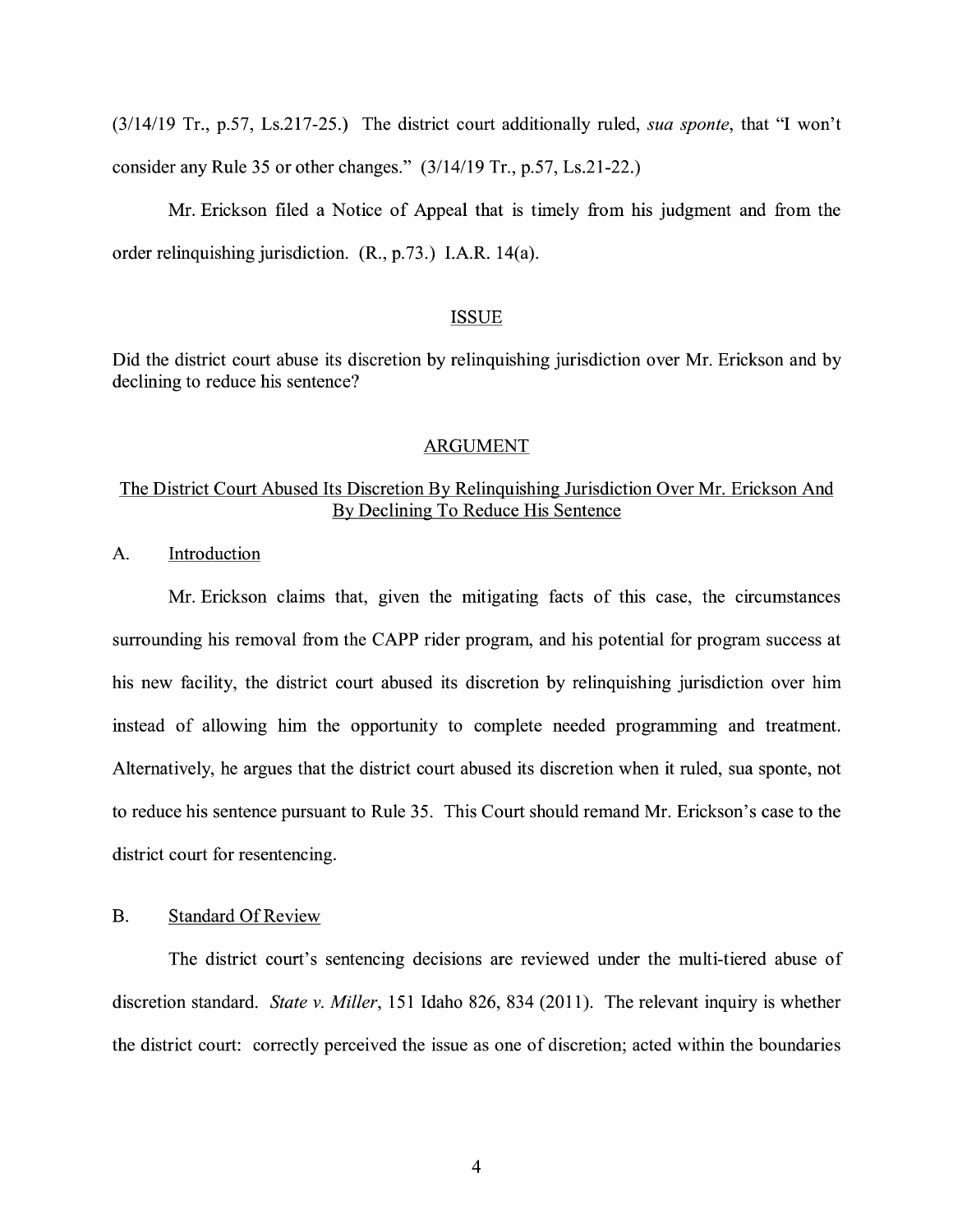of its discretion; acted consistently with the legal standards applicable; and reached its decision by an exercise ofreason. *Id; see also State v. Le Veque,* 164 Idaho 110, 112 (2018).

## C. The District Court Abused Its Discretion By Relinquishing Jurisdiction Rather Than Allowing Mr. Erickson To Complete His Rider Programming At His New Facility

The determination whether to place a defendant on probation or instead to send him to prison is governed by the legal standards set forth in Idaho Code § 19-2521, which require that the district court *not* impose a prison sentence "unless, having regard to the nature and circumstances of the crime and the history, character and condition of the defendant, it is of the opinion that imprisonment is appropriate for protection of the public ... " *Id.* (Emphasis added).

Where, as in the present case, the district court lacks sufficient information at the time of sentencing to decide if a defendant is suitable for probation, the court has discretion to impose sentence and retain jurisdiction for further evaluation by the Department of Correction, and afford the defendant an opportunity to demonstrate his rehabilitation potential and suitability for probation. *See* LC. § 19-2601(4); *State v. Jones,* 141 Idaho 673, 677 (Ct. App. 2005); *State v. Lee,* 117 Idaho 203, 205-06 (Ct. App. 1991). During the retained jurisdiction period, the Department determines the placement of the defendant and the education, programming, and treatment as it deems appropriate. LC. § 19-2601(4). The Department may then provide the district court with a recommendation in the form of an addendum to the presentence report ("APSI"). *Id.* However, it is the district court that decides whether to relinquish its jurisdiction over the defendant. *Id.; Le Veque,* 164 Idaho at 12.

The district court's refusal to retain jurisdiction for such further evaluation will not be deemed an abuse of discretion if the district court already has sufficient information to determine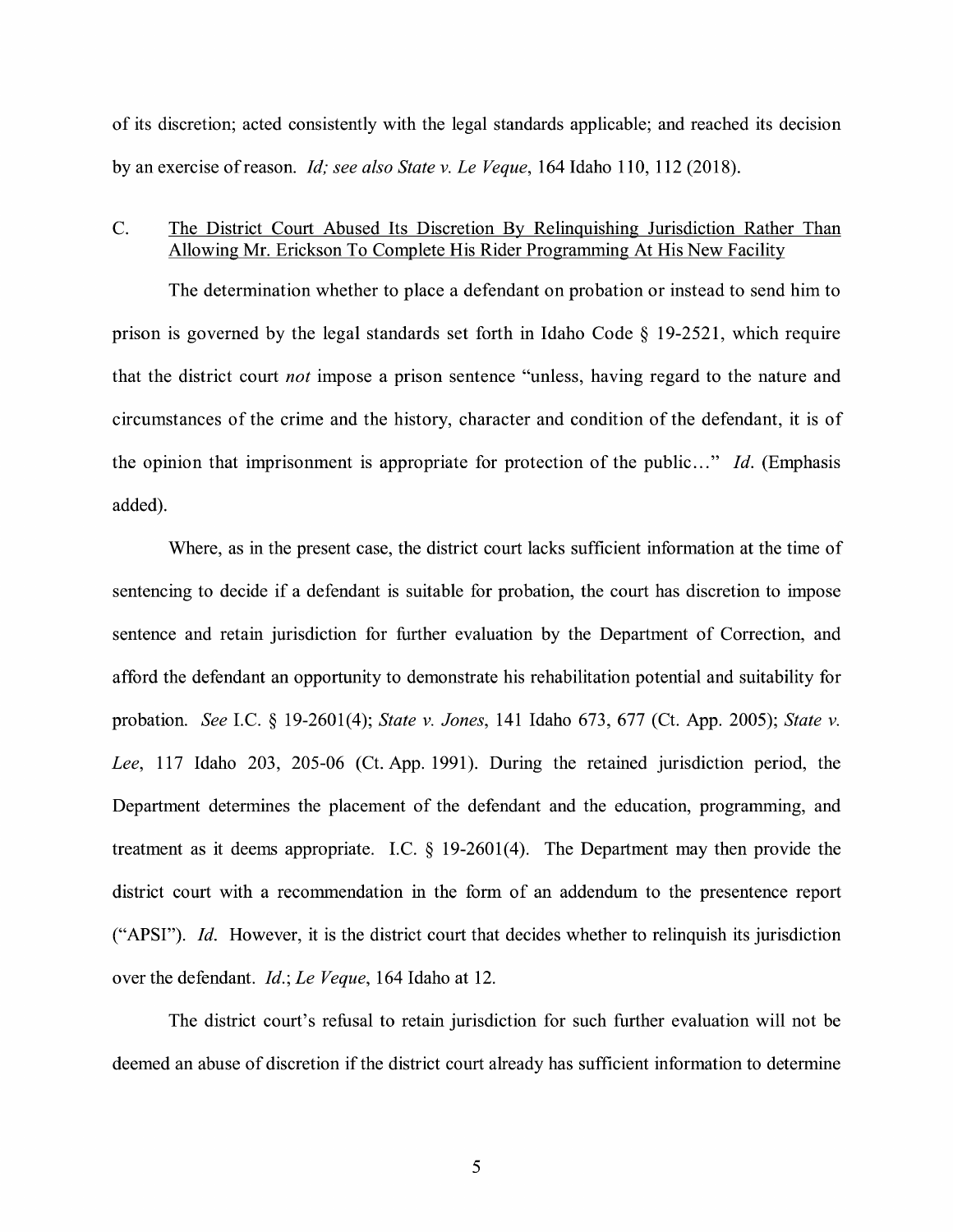that a suspended sentence and probation would be inappropriate under Idaho Code § 19-2521. *State v. Toohill,* 103 Idaho 565, 567 (Ct. App. 1982).

Because Mr. Erickson's rider was cut short, and because he had yet to begin and benefit from the anger management program, the district court's decision to relinquish jurisdiction was unreasonable, representing an abuse of discretion. This is particularly so given the fact that Mr. Erickson had the opportunity to complete the programming in a less hostile setting at ISCI.

As the district court recognized at sentencing, Mr. Erickson has never had any significant or solid programming addressing his anger management, substance abuse, or thinking error issues.  $(9/13/18 \text{ Tr.}, p.42, Ls.10-13.)$  Mr. Erickson was and these were his first felonies and this was his first time in the prison system. (PSI, p.224.) While it true that the district court had warned Mr. Erickson that there would be no second chance (9/13/18 Tr., p.43, Ls.19-25), it is also true that Mr. Erickson sincerely believed he would not need one (9/13/18 Tr., p.47, Ls.1-4). Plainly, Mr. Erickson did not anticipate the challenges he would face as a middle-aged inmate surrounded by much younger men in a competitive, aggressive environment. *(See* PSI, p.224.)

Moreover, the APSI shows that, at the beginning of the CAAP rider, Mr. Erickson was an eager participant and completed his classwork; he was forthcoming with his challenges, admitting a "short fuse," and he shared his hopes and dreams for his future. *(See* C-Notes, 12/08/18 thru 1/17/18, at PSI, pp.343-45). As he explained in his letter to the district court, Mr. Erickson did not understand, or fit in with, the other, younger inmates and he became isolated. (PSI, p.342.) He openly recognized his mental health challenges and his anger issues and he asked the district court for another chance to deal those problems in a setting other than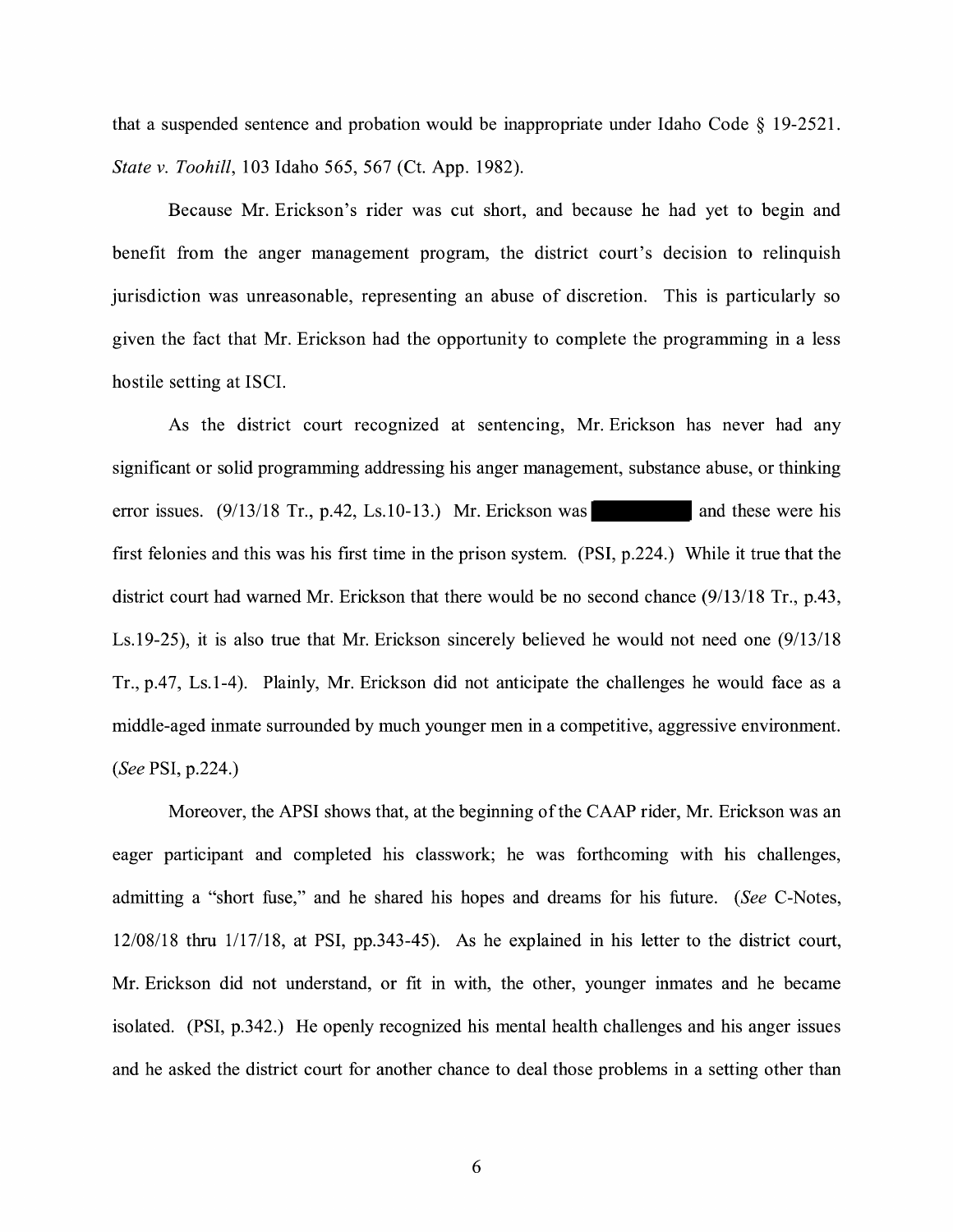the CAAP program. (PSI, p.342.) As he later told the court at his rider review hearing, his caseworker at ISCI advised he could, if ordered, complete the rider at his current facility.  $(3/14/19$  Tr., p.54, L.11 – p.55, L.17.) Given this opportunity, and Mr. Erickson's need for treatment and programming, the district court's decision to relinquish jurisdiction was unreasonable, representing an abuse of discretion. The order should be vacated.

#### D. The District Court Abused Its Discretion By Ruling, *Sua Sponte,* Not To Reduce Mr. Erickson's Originally-Imposed Sentence

The appellate court reviews the length of a defendant's sentence under the abuse of discretion standard. *State v. Oliver,* 144 Idaho 722, 724 (2007). A sentence is excessive, representing an abuse of discretion, if it is unreasonable ''under any reasonable view of the facts." *State v. Strand,* 137 Idaho 457, 460 (2002); *State v. Toohill,* 103 Idaho 565, 568 (Ct. App. 1982). A sentence is unreasonable unless it appears necessary to accomplish the primary objective of protecting society and to achieve any or all of the related goals of deterrence, rehabilitation, or retribution. *See State v. Lundquist,* 134 Idaho 831, 836 (2000). Where a defendant challenges his sentence as excessively harsh, the appellate court will conduct an independent review of the record, giving consideration to the nature of the offense, the character of the offender, and the protection of the public interest. *Miller,* 151 Idaho at 834.

Criminal Rule 35 authorizes the district court to reduce a defendant's sentence on relinquishment of jurisdiction. I.C.R.35(b). "The criteria for examining rulings denying the requested leniency are the same as those applied in determining whether the original sentence was reasonable." *State v. Trent,* 125 Idaho 251, 253 (Ct. App. 1994). Even if the sentence was not excessive when pronounced, it may be deemed excessive in light of new or additional information before the district court. *Id.*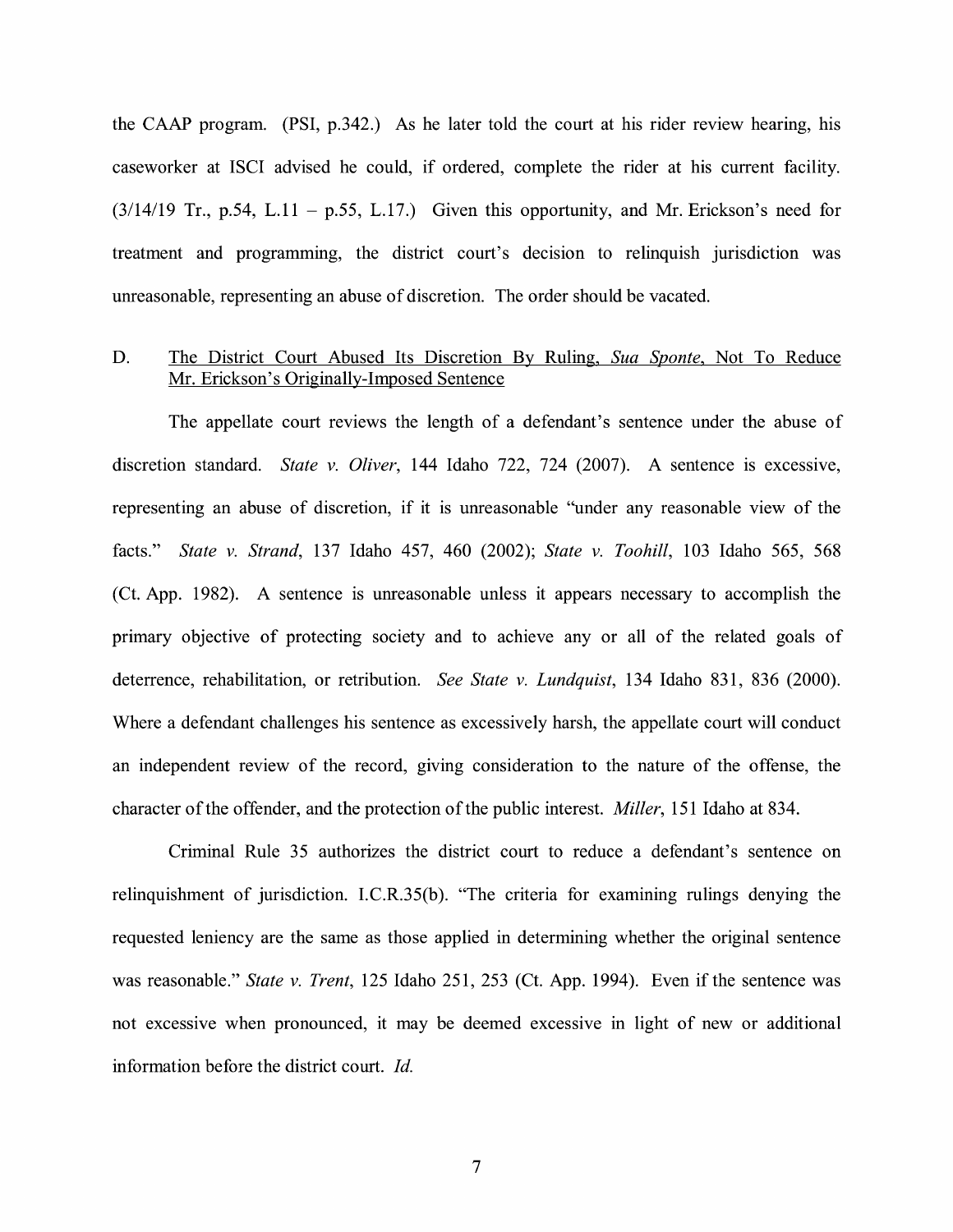Both parties agreed at the time of sentencing, that the fixed period warranted by the facts of this case was only *two* years. (7/19/19 Tr., p.19-p.6, L.3, p. 35, Ls.12-25.) Mr. Erickson also asked that he serve his five-year unified sentences *concurrently.*  $(7/19/19 \text{ Tr.}, p.19 - p.6, L.3.)$ Mr. Erickson submits that his sentence of *ten* years, with *three* years fixed, was unwarranted by the facts and is excessive and therefore unreasonable. As noted above, Mr. Erickson had no prior felonies in his 44-year life. (PSI, p.224.)

Mr. Erickson also needs to and is willing to address his drinking and anger problems, problems that took root in his early years. By his late teens, Mr. Erickson was drinking to intoxication on a daily basis. (PSI, p.241.) In more recent times, however, he has worked to remain sober. In 2010 he began a residential treatment program but left it relating to his efforts to get custody over his son. (PSI, p.241.) And he recently tried to become sober through Terry Reilly. (PSI, p.301.) However, Mr. Erickson recognizes he is need of significant alcohol treatment in his battle for recovery. (PSI, p.241.)

Mr. Erickson also has employable talents. He holds a degree in design drafting and possesses computer skills; he has also pursued work that takes him out of an office, taking on seasonal employment as a construction worker and ironworker. (PSI, p.239.) Together with meaningful programming and treatment, Mr. Erickson will be able to put his talents to use to become productive in the community. Given all of these facts, Mr. Erickson's sentence of ten years, with three fixed, is excessive and should be vacated.